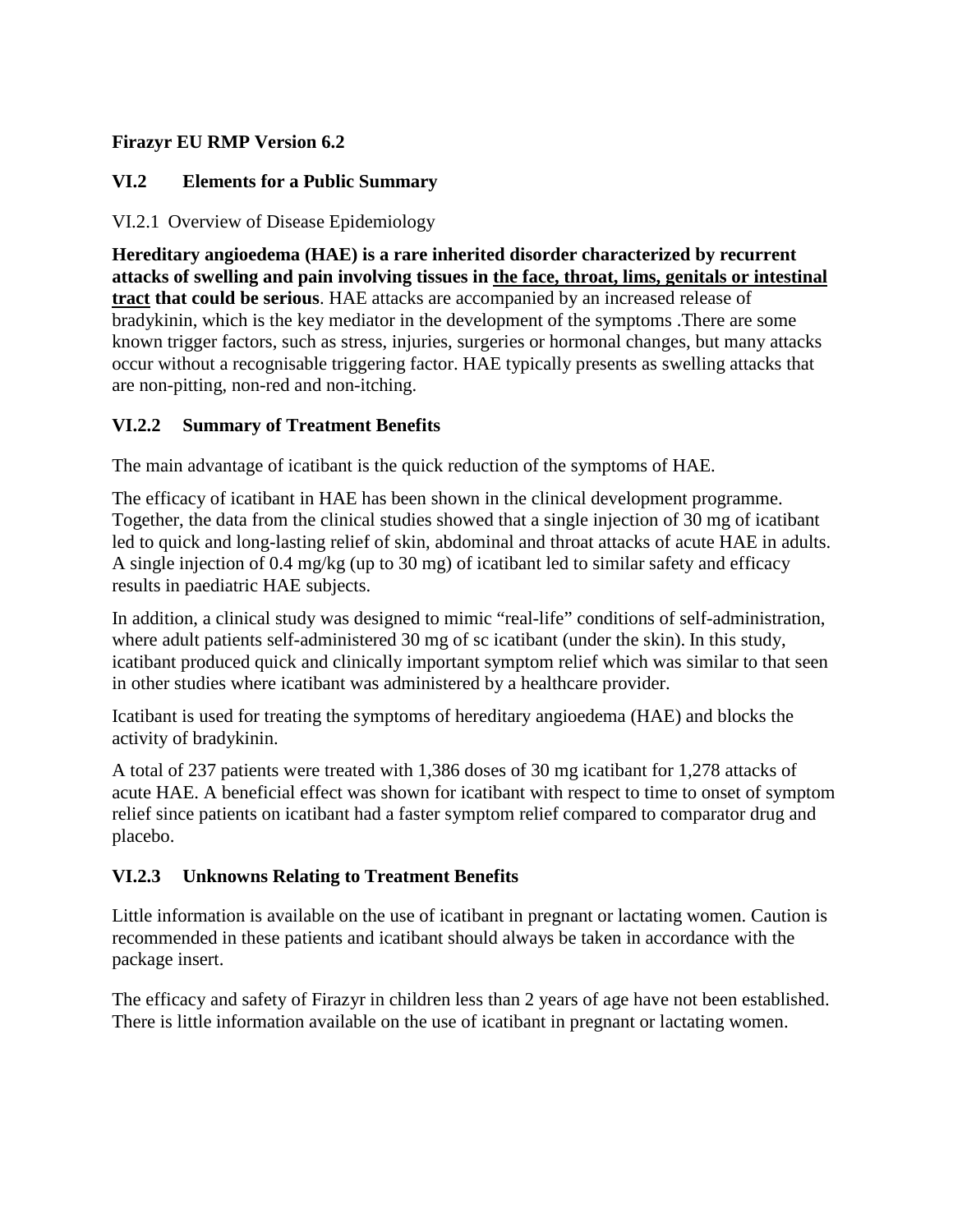# **VI.2.4 Summary of Safety Concerns**

| <b>Important Identified Risks</b><br>Table 1:                                                                                               |                                                                                                                                                                                       |                                                                                                                                    |  |  |  |
|---------------------------------------------------------------------------------------------------------------------------------------------|---------------------------------------------------------------------------------------------------------------------------------------------------------------------------------------|------------------------------------------------------------------------------------------------------------------------------------|--|--|--|
| <b>Risk</b>                                                                                                                                 | <b>Preventability</b>                                                                                                                                                                 |                                                                                                                                    |  |  |  |
| Reactions (skin irritation,<br>swelling, pain, itchiness,<br>redness, burning sensation)<br>at injection site<br>(Injection site reactions) | Injection site reactions including redness,<br>swelling, burning, itching, warm<br>sensation, and skin pain were noted in the<br>majority of treated patients in clinical<br>studies. | In clinical studies these reactions were<br>generally mild to moderate in severity<br>and resolved without further<br>intervention |  |  |  |

| Table 2:<br><b>Important Potential Risks</b>                                                                                                                                          |                                                                                                                                                                                                                                                                                                         |  |  |  |  |
|---------------------------------------------------------------------------------------------------------------------------------------------------------------------------------------|---------------------------------------------------------------------------------------------------------------------------------------------------------------------------------------------------------------------------------------------------------------------------------------------------------|--|--|--|--|
| <b>Risk</b>                                                                                                                                                                           | What is Known (Including reason why it is considered a potential risk)                                                                                                                                                                                                                                  |  |  |  |  |
| Worsening of heart function<br>in patients with ischaemic<br>(Deterioration<br>disease<br>of<br>cardiac<br>function<br>under<br>ischaemic conditions due to<br>bradykinin antagonism) | This is a theoretical risk due to the drug mechanism of action, but only in patients<br>with severe acute ischaemia.                                                                                                                                                                                    |  |  |  |  |
| Partial bradykinin agonism<br>(except for reactions at<br>injection site)                                                                                                             | This is also a theoretical risk due to the drug mechanism of action. However, at the<br>doses used in normal practice, only injection site reactions as those described above<br>are expected.                                                                                                          |  |  |  |  |
| Potential induction of a<br>specific immune response<br>(Antigenicity manifesting as<br>drug hypersensitivity and lack<br>of efficacy)                                                | This risk is low with icatibant, but it cannot be ruled out. In the clinical studies, no<br>acute allergic reactions were reported.                                                                                                                                                                     |  |  |  |  |
| Lack of effect (Lack of<br>efficacy)                                                                                                                                                  | No cases of lack of effect in patients with laryngeal oedema have been seen in the<br>clinical trials.                                                                                                                                                                                                  |  |  |  |  |
| <b>Medication</b> errors                                                                                                                                                              | Medication errors are unintended mistakes in the prescribing, dispensing and<br>administration of a medicine that could cause harm to a patient.                                                                                                                                                        |  |  |  |  |
|                                                                                                                                                                                       | The package leaflet and instructions for use are provided to help lessen the chance<br>of medication errors from occurring.                                                                                                                                                                             |  |  |  |  |
| Effect on reproductive<br>hormone levels in pubertal/<br>post-pubertal children                                                                                                       | In both rats and dogs, repeated use of icatibant resulted in effects on reproductive<br>organs. Icatibant had no effect on the fertility of male mice and rats. No clinically<br>significant changes in reproductive hormones were observed during clinical studies<br>or in the post-approval setting. |  |  |  |  |

| <b>Missing Information</b><br>Table 3:     |                                                                                                                                                                                                                                                                                                                                            |  |  |  |
|--------------------------------------------|--------------------------------------------------------------------------------------------------------------------------------------------------------------------------------------------------------------------------------------------------------------------------------------------------------------------------------------------|--|--|--|
| <b>Risk</b>                                | What is Known                                                                                                                                                                                                                                                                                                                              |  |  |  |
| Use in pregnant or<br>breast-feeding women | There are no data on the use of icatibant in pregnant or breast-feeding women.<br>Icatibant should be used during pregnancy only if the potential benefit compensates<br>potential risk. It is unknown whether icatibant is transferred into human breast<br>milk, so caution should be observed when it is administered to nursing women. |  |  |  |

 $\mathbf{r}$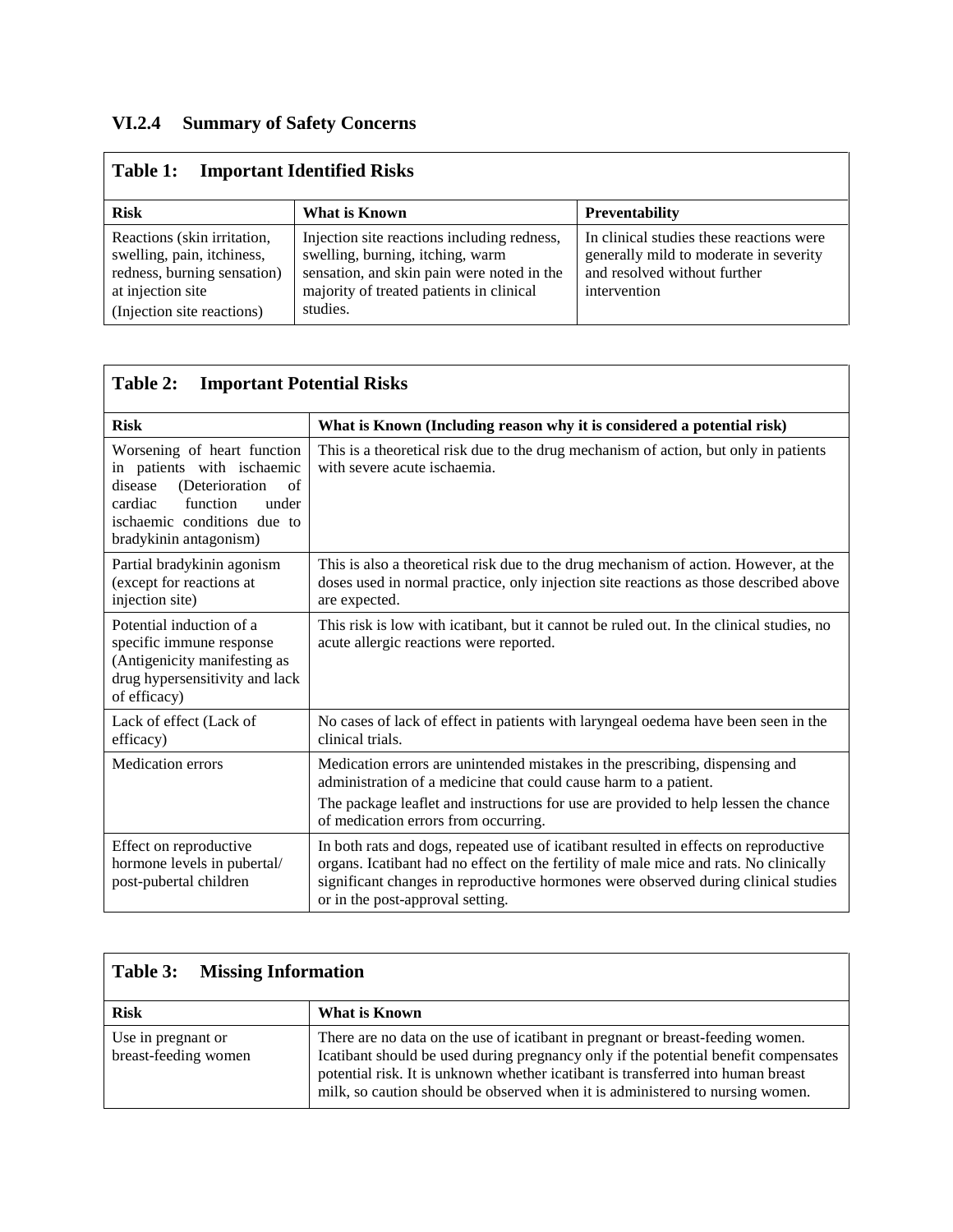#### **Table 3: Missing Information**

| <b>Risk</b>                             | What is Known                                                                |
|-----------------------------------------|------------------------------------------------------------------------------|
| In children less than 2 years<br>of age | There are no data on the use of icatibant in children less than 2 years-old. |

#### **VI.2.5 Summary of Risk Minimisation Measures by Safety Concern**

All medicines have a label which provides physicians, pharmacists and other health care professionals with details on how to use the medicine, the risks and recommendations for minimizing them. An abbreviated version of this in lay language is provided in the form of the package leaflet. The measures in these documents are known as routine risk minimisation measures.

This medicine has no additional risk minimisation measures.

|  |  |  |  | VI.2.6 Planned Post-authorisation Development Plan |  |  |  |
|--|--|--|--|----------------------------------------------------|--|--|--|
|--|--|--|--|----------------------------------------------------|--|--|--|

| Table 4:<br>List of Studies in Post-authorisation Development Plan |                                                                                                                                                                                                                                                                                                                                                                                                                                                                                                                                                                                                                |                                                                                                                                                                                                                                                                                                                                                                                                                                                                                                 |               |                                                                                          |  |
|--------------------------------------------------------------------|----------------------------------------------------------------------------------------------------------------------------------------------------------------------------------------------------------------------------------------------------------------------------------------------------------------------------------------------------------------------------------------------------------------------------------------------------------------------------------------------------------------------------------------------------------------------------------------------------------------|-------------------------------------------------------------------------------------------------------------------------------------------------------------------------------------------------------------------------------------------------------------------------------------------------------------------------------------------------------------------------------------------------------------------------------------------------------------------------------------------------|---------------|------------------------------------------------------------------------------------------|--|
| <b>Study/Activity</b><br>(including study<br>number)               | <b>Objectives</b>                                                                                                                                                                                                                                                                                                                                                                                                                                                                                                                                                                                              | <b>Safety</b><br><b>Concerns/Efficacy</b><br><b>Issue Addressed</b>                                                                                                                                                                                                                                                                                                                                                                                                                             | <b>Status</b> | <b>Planned Date for</b><br><b>Submission of</b><br>(Interim and)<br><b>Final Results</b> |  |
| <b>Icatibant Outcome</b><br>Survey (IOS)                           | The objectives of the IOS<br>are to monitor the safety<br>of icatibant during long-<br>term use by patients, with<br>a focus on the frequency<br>of cardiac ischaemic<br>events, generalised<br>reactions that might be<br>indicative of B2 receptor<br>agonism (eg, hypotension,<br>mucosal swelling,<br>bronchoconstriction, and<br>aggravation of pain), use<br>in children and<br>adolescents (particularly<br>effects on sexual<br>maturation in pubertal<br>adolescents), monitoring<br>the safety and response to<br>treatment in patients with<br>laryngeal oedema, and<br>hypersensitivity reactions. | Worsening of heart<br>function in patients with<br>ischaemic disease<br>Partial bradykinin<br>agonism (except for<br>reactions at injection<br>site)<br>Potential induction of a<br>specific immune<br>response<br>Lack of efficacy<br>Effect on reproductive<br>hormone levels in<br>pubertal/post-pubertal<br>children<br><b>Medication errors</b><br>Use in pregnant or<br>breast-feeding women<br>To continue to monitor<br>use in children and<br>adolescents less than<br>18 years of age | Ongoing       | Interim findings<br>reported in PSURs                                                    |  |
| Clinical study HGT-                                                | Primary objective: To                                                                                                                                                                                                                                                                                                                                                                                                                                                                                                                                                                                          | To continue to monitor                                                                                                                                                                                                                                                                                                                                                                                                                                                                          | Ongoing       | Final study report:                                                                      |  |